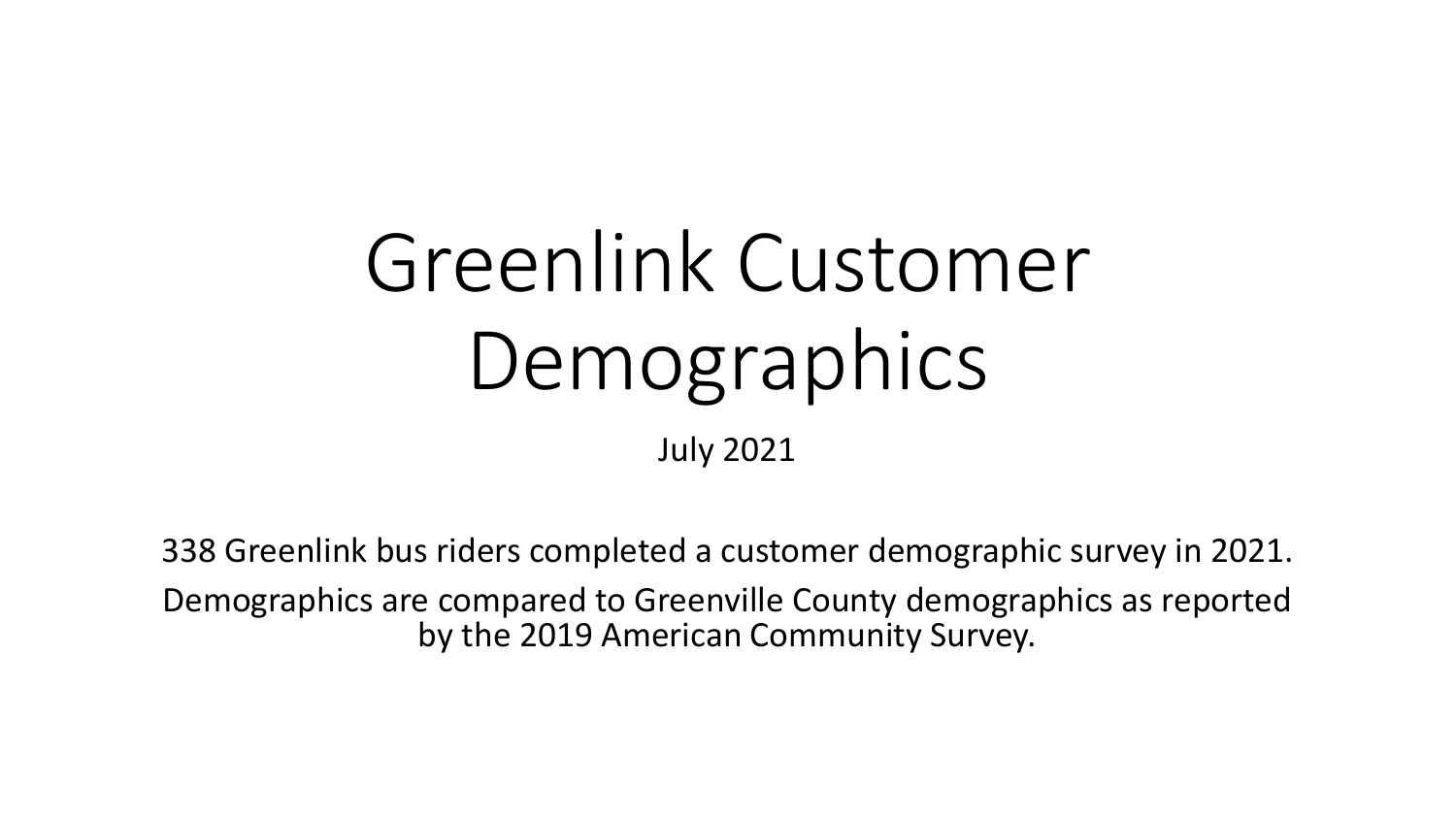

**BUS RIDERS**

**Under 18 1% 18-24 6% 25-34 13% 35-44 21% 45-54 25% 55-64 19% 65+ 15%**



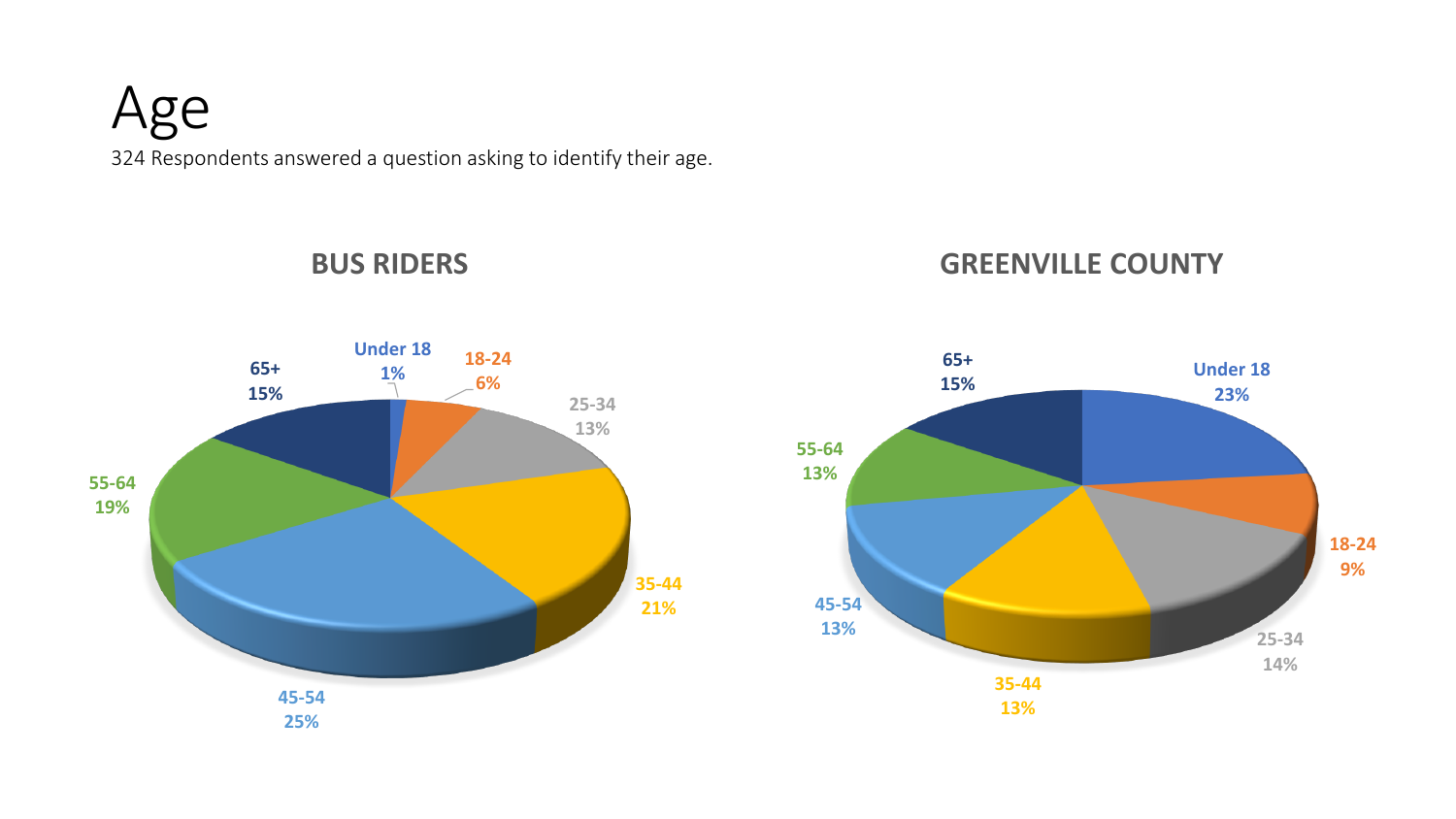### Race

323 Respondents answered a question asking to identify their race.



#### **BUS RIDERS**

#### **GREENVILLE COUNTY**

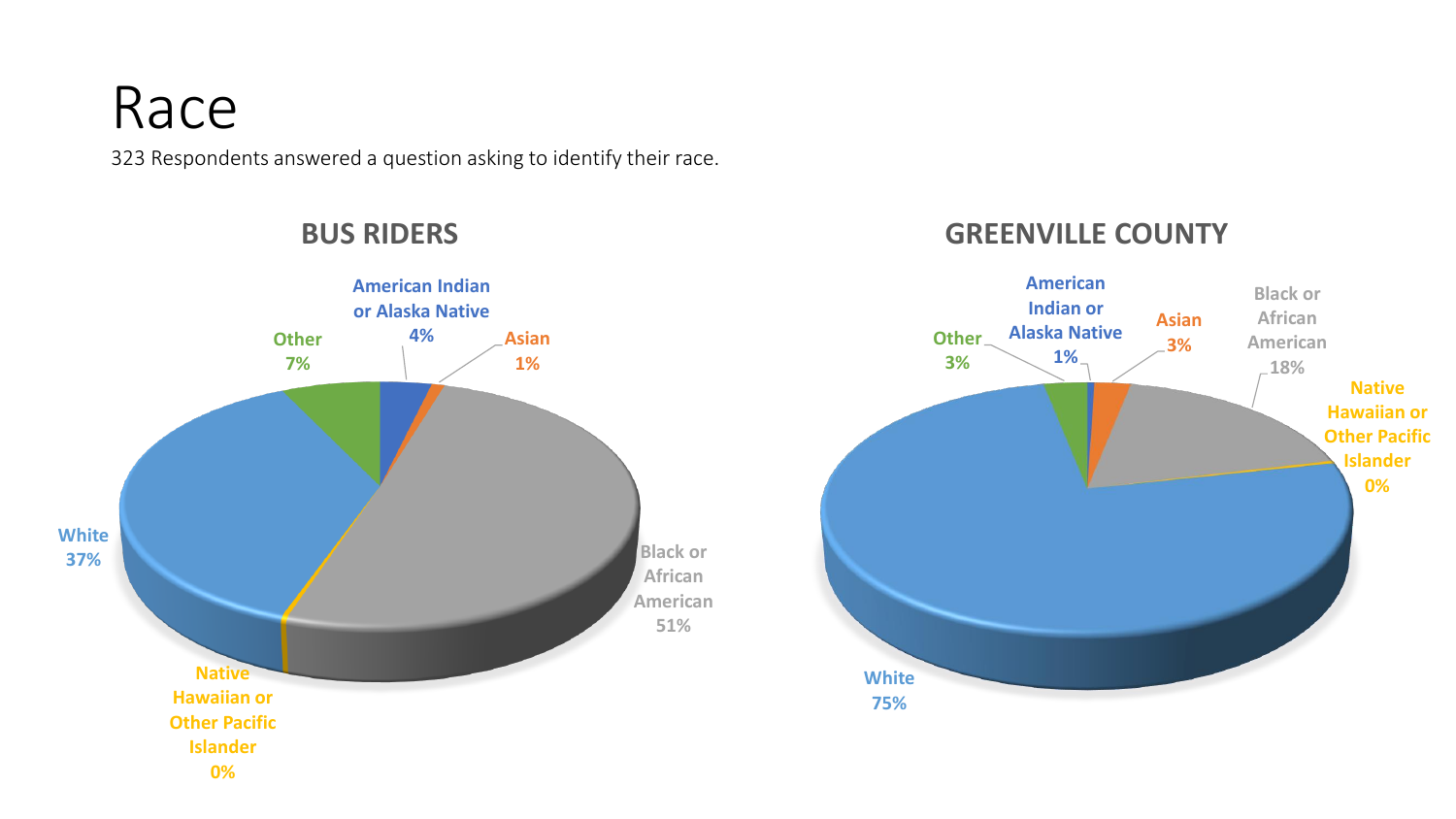### Income

294 Respondents answered a question asking to report their income.



#### **BUS RIDERS**

### **GREENVILLE COUNTY**

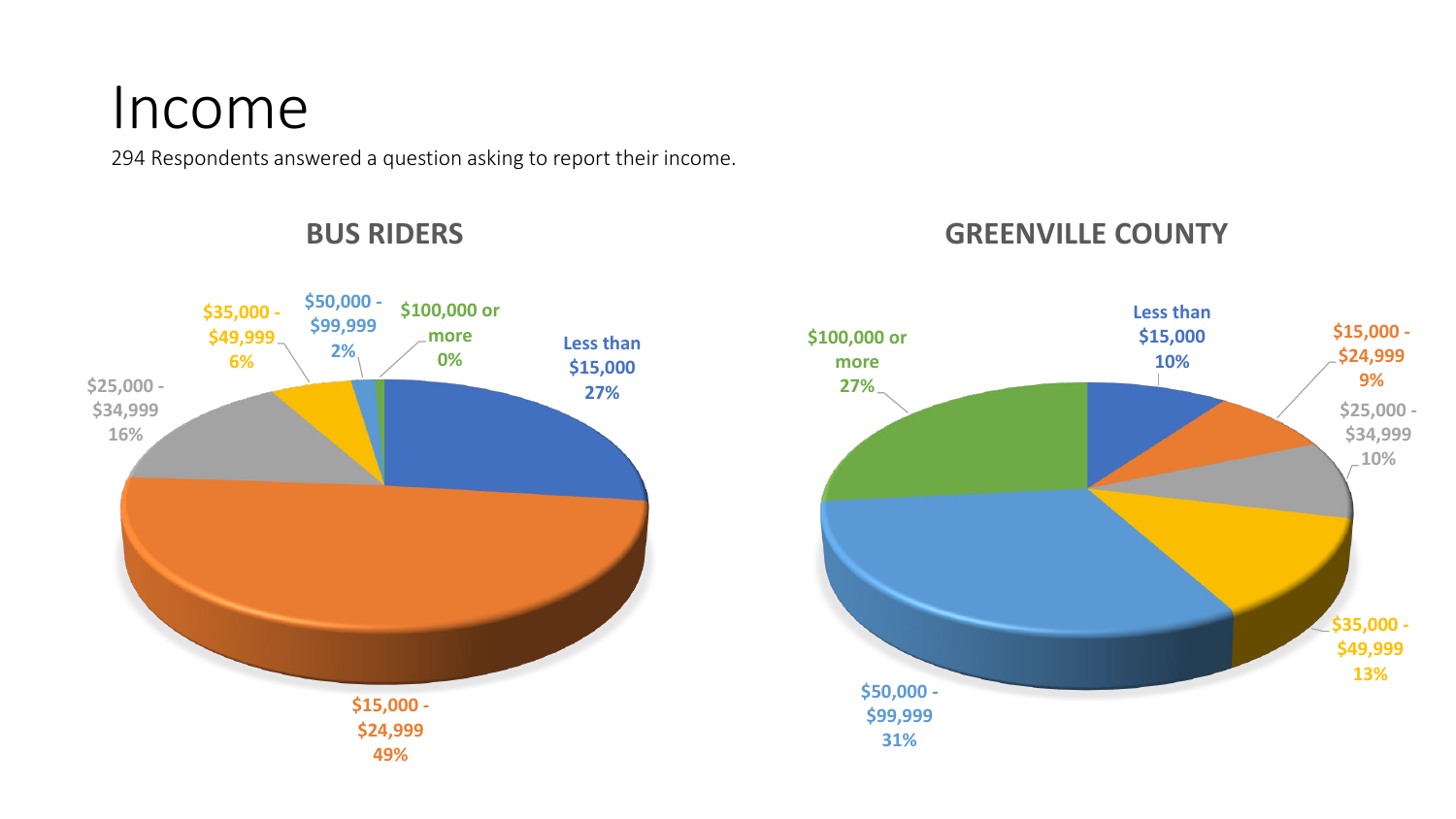# Disability

291 Respondents answered a question asking to report whether they have a disability that affects their ability to travel.

**BUS RIDERS**



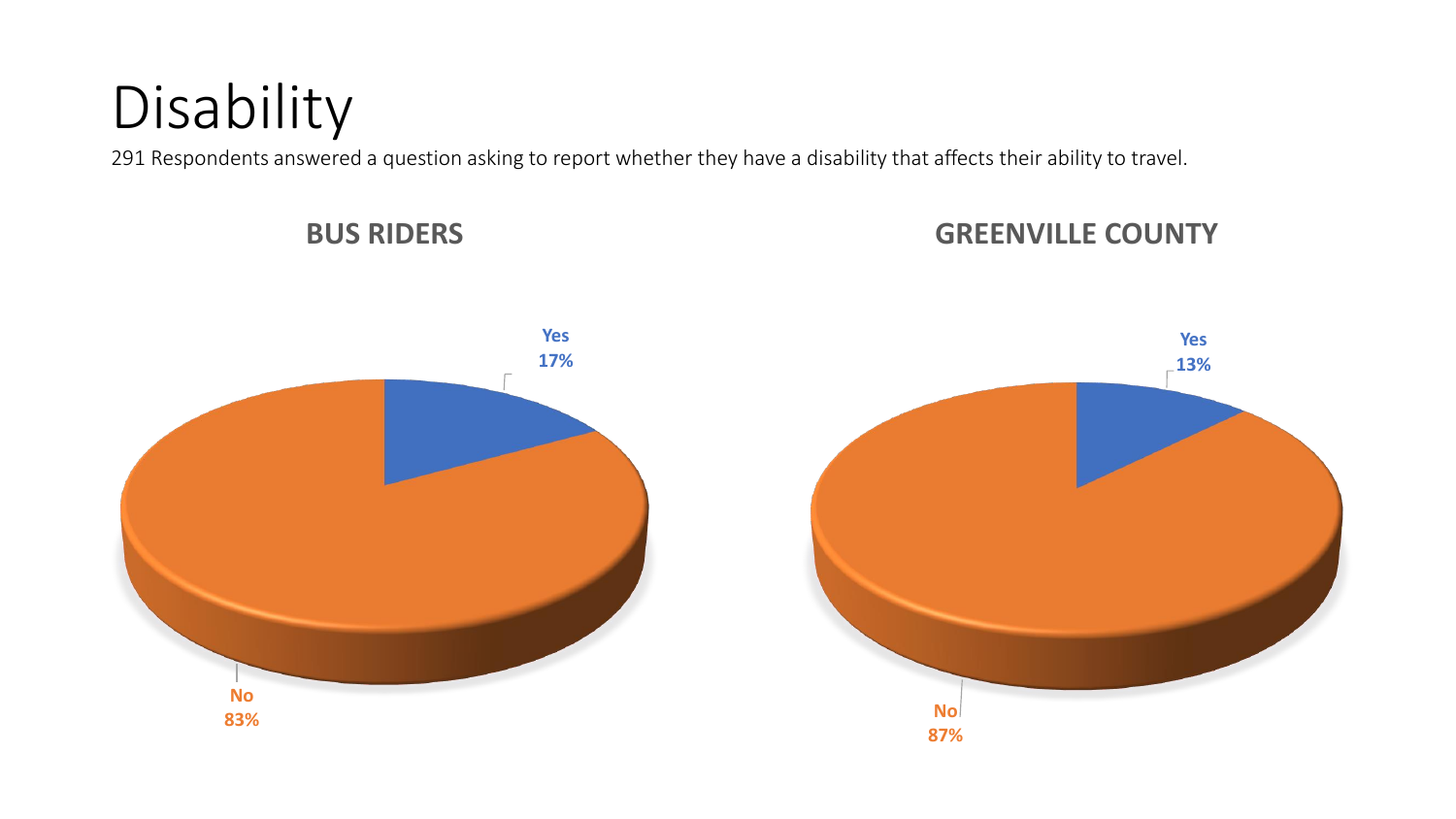# Education

303 Respondents answered a question asking to report their highest education attainment.



#### **BUS RIDERS**

### **GREENVILLE COUNTY**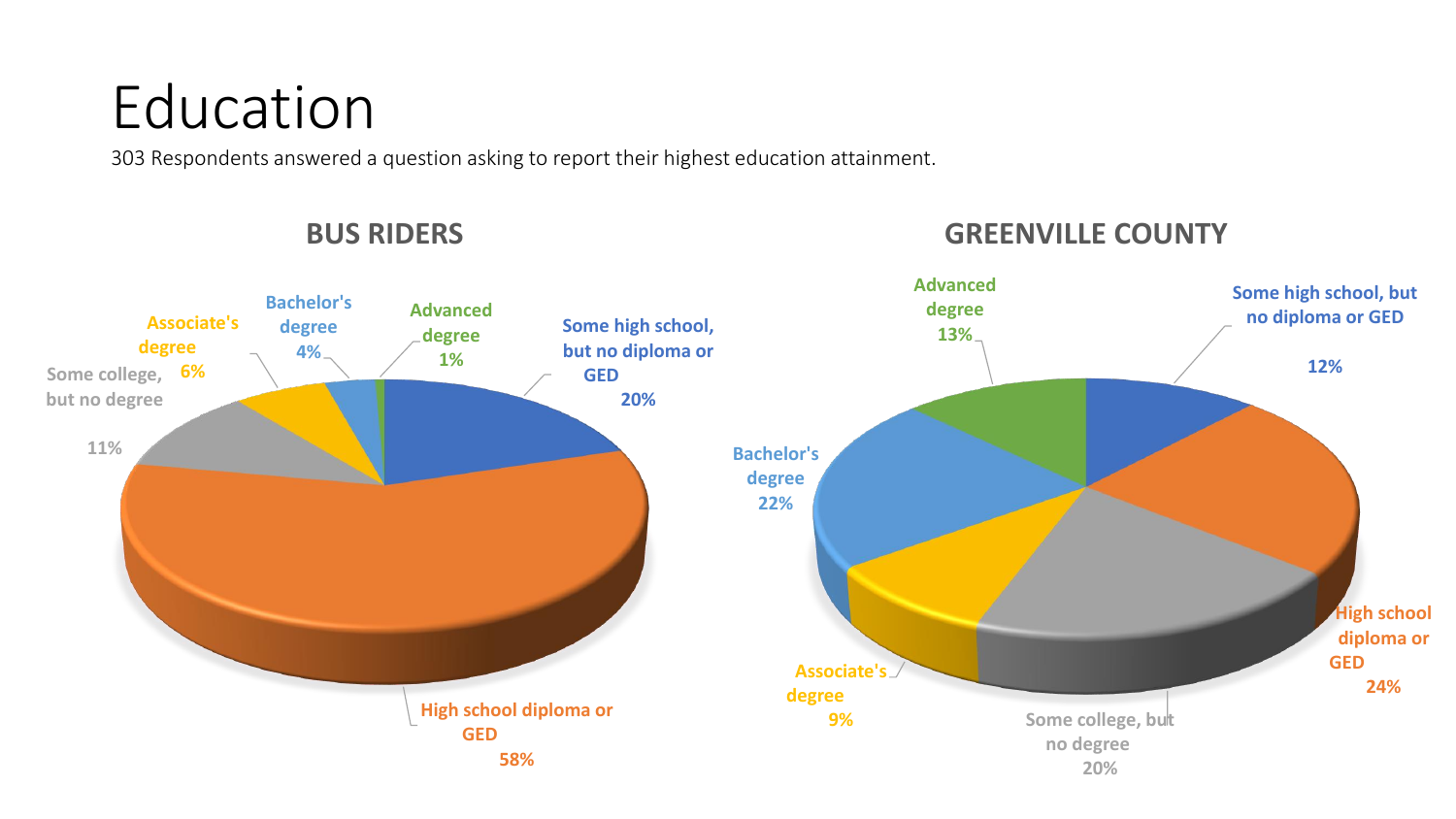### Access to a Vehicle

313 Respondents answered a question asking to report whether they owned or leased a vehicle, motorcycle, or moped.

**BUS RIDERS**



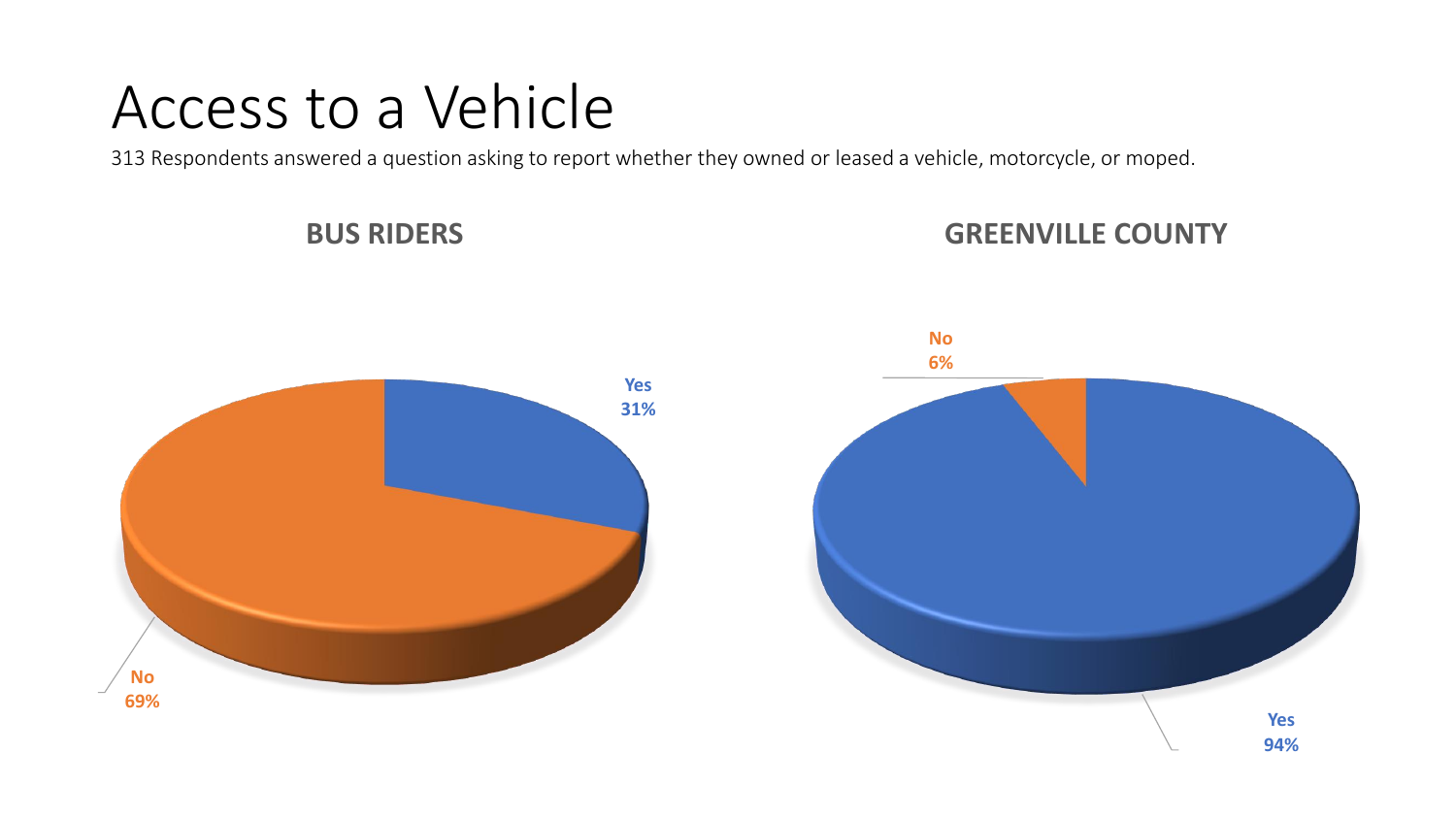## Other Customer Demographics

- 77% of riders walk to a bus stop, while 8% of riders use a bike to get to the nearest bus stop.
	- The remaining 15% drive their own vehicle, get a ride, or find another way to get to a Greenlink bus stop.
- 28% of riders reported walking longer than 15 minutes to get to their nearest bus stop.
	- A 15-minute walk is roughly 0.75 miles.
	- 20% of riders indicated that the number of bus stops is a very important factor to them.